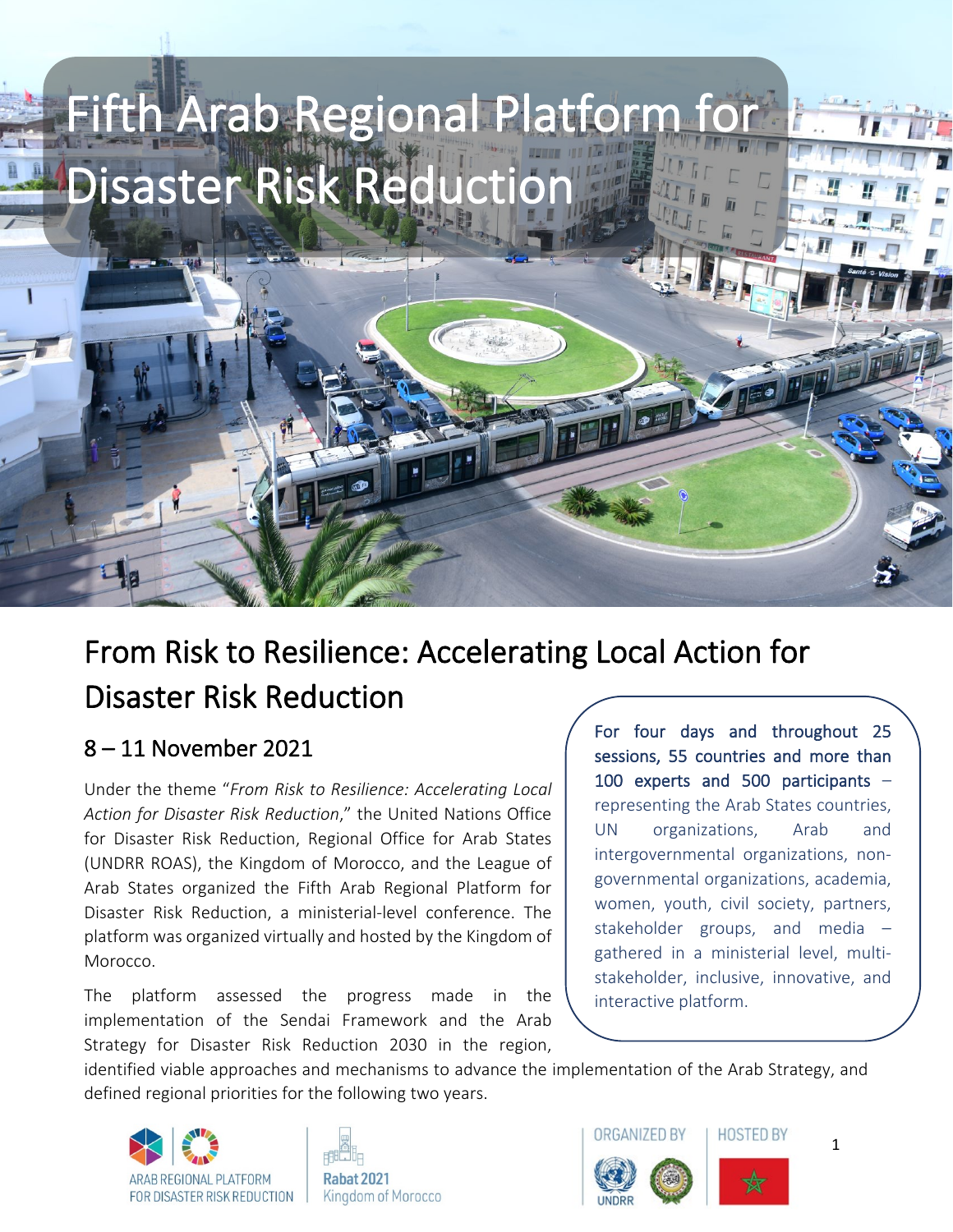#### THE RABAT DECLARATION FOR DISASTER RISK REDUCTION

The ministers and heads of delegations of the Arab Member States of the United Nations and representatives of regional, inter-governmental, and non-governmental organizations participating in the Fifth Arab Regional Platform for Disaster Risk Reduction in Rabat, the Kingdom of Morocco, announced the adoption of Rabat Declaration for Disaster Risk Reduction, calling upon all Arab governments, partners, and stakeholders to integrate and align disaster risk reduction strategies and programmes with sustainable development policies at all relevant social, developmental, and health levels.

"The Rabat Declaration embodies the political commitment of governments to advancing the work of disaster risk reduction. We expect it will be put into action to prevent and reduce risk in the region, to accelerate the implementation of the Sendai Framework and the Arab Strategy for Disaster Risk Reduction 2030, to serve as a reference for monitoring progress, to increase regional cooperation, and to boost government investments in disaster risk reduction." *Mami Mizutori, Special Representative of the Secretary-General for Disaster Risk Reduction and Head of UNDRR*

Read the full declaration [here.](https://rp-arabstates.undrr.org/fifth-arab-regional-platform-disaster-risk-reduction-about)

## LAUNCH OF THE REGIONAL ASSESSMENT REPORT ON DISASTER RISK REDUCTION IN THE ARAB REGION (RAR-ARAB STATES)

The Fifth Arab Regional Platform witnessed the launching of the first Regional Assessment Report on Disaster Risk Reduction in the Arab Region (RAR-Arab States). The report is a go-to guide for governments, policy experts, disaster risk reduction practitioners, and all stakeholders in the Arab region.

RAR-Arab States is influenced by the Global Assessment Report on Disaster Risk Reduction 2019 (GAR19), and offers an update on progress made in implementing the Sendai Framework's goal, targets, and priorities while identifying entry points for improving coherence with climate change adaptation and sustainable development. It also provides an analysis of region-specific systemic risk drivers, including a contextualized discussion on vulnerability, rapid urbanization, conflict, and food security.

Explore the report [here.](https://www.undrr.org/2021-regional-assessment-report-arab-states)

### VOLUNTARY ACTION STATEMENTS AND PRIORITIZED PLAN OF ACTION (2021 – 2024)

The Regional Platform resulted in determining a set of five renewed voluntary action statements from the Major Stakeholder Groups for Disaster Risk Reduction on implementing the Sendai Framework, and a prioritized Plan of Action (2021-2024) for the Arab Strategy for Disaster Risk Reduction 2030 offering a clear direction for the short term.

The discussions and outcomes of the Fifth Arab Regional Platform will inform the Mid-Term Review of the Sendai Framework and feed into the Seventh Session of the Global Platform for Disaster Risk Reduction (GP2022) hosted by the Government of Indonesia in Bali from 23 to 28 May 2022.







2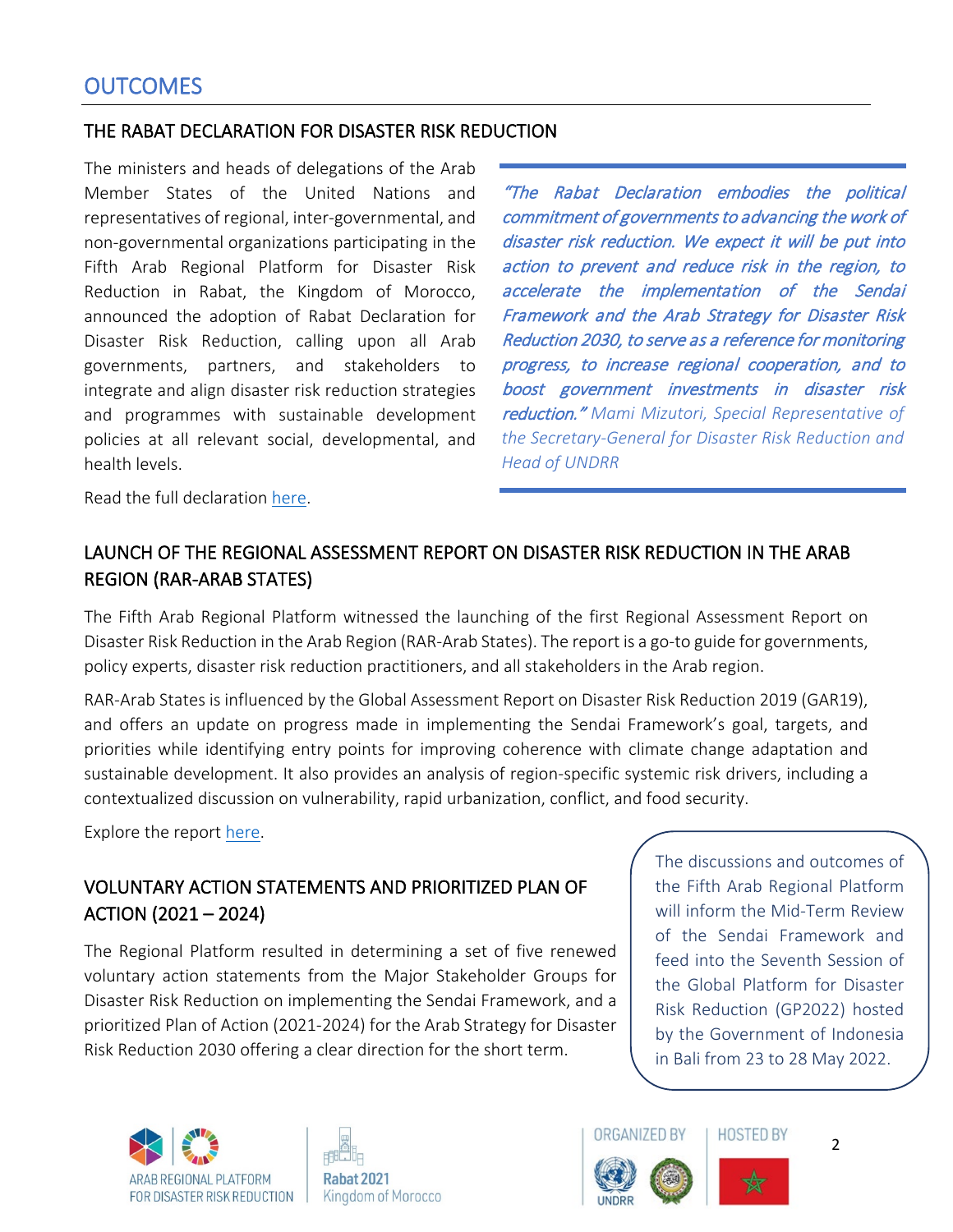### 516 Participants from 55 countries [19 Arab countries]

Algeria, Australia, Austria, Bahrain, Belgium, Brazil, Burundi, Canada, Comoros, Denmark, Djibouti, Egypt, Finland, France, Germany, Ghana, Greece, India, Iraq, Ireland, Italy, Ivory Coast, Japan, Jordan, Kenya, Kuwait, Lebanon, Libya, Mauritania, Mexico, Morocco, Netherlands, New Zealand, Pakistan, Palestine, Philippines, Portugal, Qatar, Russia, Saudi Arabia, Serbia, Slovakia, Somalia, South Africa, South Korea, Spain, Switzerland, Thailand, Tunisia, Turkey, Uganda, United Arab Emirates, United Kingdom, United States, and Yemen.

### 381 Stage visitors | 284 Sessions visitors | 65 Expo visitors | 185 Networking visitors

#### Time spent by all participants  $> 6,665$  hours

#### Average time spent > 579 minutes

## WATCH THE SESSIONS

**[Opening Session](https://drive.google.com/drive/folders/1lrRU3kpLHQOh5tlPUCCU-3xSPeLf9li9)** 

[Ministerial Statement Session 1: Official Statements of UN](https://drive.google.com/drive/folders/1di35PFsx1tc2vZfoWDSahy5CnMY-63WN)  [Member States](https://drive.google.com/drive/folders/1di35PFsx1tc2vZfoWDSahy5CnMY-63WN)

[TS1: Progress in Implementing the](https://drive.google.com/drive/folders/1k8oiGf5mFK_fvX74IBlKY0VONxtZNb5C) Sendai Framework in the [Arab Region: Achievements and Challenges](https://drive.google.com/drive/folders/1k8oiGf5mFK_fvX74IBlKY0VONxtZNb5C)

[SS1: Reducing Disaster Risk in the Health Sector: In the Post](https://drive.google.com/drive/folders/1rwNTYFXQtI_hvuPOcP-NFWGlM3NPD0Rp)  [COVID 19 Era](https://drive.google.com/drive/folders/1rwNTYFXQtI_hvuPOcP-NFWGlM3NPD0Rp)

[SS2: Role of Science and Technology in Disaster Risk Reduction](https://drive.google.com/drive/folders/1w28OAxOYRrWbfBbC3FGyNRCzKDvPyd11) [in the Arab Region](https://drive.google.com/drive/folders/1w28OAxOYRrWbfBbC3FGyNRCzKDvPyd11)

[TS2: National and Local Strategies for Disaster Risk Reduction: A](https://drive.google.com/drive/folders/1H90-krmvuSUOvAdMty4kbXbVllfGegqD)  [Foundation for Local Resilience in the Arab Region](https://drive.google.com/drive/folders/1H90-krmvuSUOvAdMty4kbXbVllfGegqD)

SS3: Climate Risks and Displacement in the Arab Region: [Challenges and Opportunities](https://drive.google.com/drive/folders/1aa88xH0JCoQZlM3H9VScvjodzrS2xqxm)

[SS4: Food Security Risks Under Growing Water Scarcity in the](https://drive.google.com/drive/folders/1t1rshdz7U7HVd5TIgA3TlMci7OVw9OP9)  [Arab Region](https://drive.google.com/drive/folders/1t1rshdz7U7HVd5TIgA3TlMci7OVw9OP9)

[Ministerial Statements Session 2: Official Statements of UN](https://drive.google.com/drive/folders/1BuTORYRdB59mMFGdwLX_VFTUBIQW5jOQ)  [Member States](https://drive.google.com/drive/folders/1BuTORYRdB59mMFGdwLX_VFTUBIQW5jOQ)

[Special Side Session: The Kingdom of Morocco Experiences in](https://drive.google.com/drive/folders/14qjiw_G5yPcgLpO6KhNdPp3xMy6k8-NE)  [Combating Disasters and Reducing Their Effects](https://drive.google.com/drive/folders/14qjiw_G5yPcgLpO6KhNdPp3xMy6k8-NE)

[SS5: Promoting Community Engagement and Participation in](https://drive.google.com/drive/folders/1PSzhwJ9pgokncWvOkog-l9PD29-glVc2)  [DRR Actions in the Arab Region](https://drive.google.com/drive/folders/1PSzhwJ9pgokncWvOkog-l9PD29-glVc2)

[TS3: Building a Better Future: Financing Disaster Risk Reduction](https://drive.google.com/drive/folders/1ZxOFv_gQKrTvBC8s7AHBHvPbOOmRuEc-)  [for Climate Adaptation and Resilience in the Arab Region](https://drive.google.com/drive/folders/1ZxOFv_gQKrTvBC8s7AHBHvPbOOmRuEc-)

[SS6: Nature-Based Solutions for Increased Resilience in](https://drive.google.com/drive/folders/1JNwHvXQrZ8tFOh85A8HTQFrE9Db5Wnqq)  [the Arab Region](https://drive.google.com/drive/folders/1JNwHvXQrZ8tFOh85A8HTQFrE9Db5Wnqq)

[SS7: Scaling up Disaster Risk Reduction in Fragile and](https://drive.google.com/drive/folders/11zzNhtHw1_dp1Qc2nxS82lzE4PMNkriV)  [Conflict Contexts in the Arab Region](https://drive.google.com/drive/folders/11zzNhtHw1_dp1Qc2nxS82lzE4PMNkriV)

[Plenary Session 1: Stakeholders Engagement: A Roadmap](https://drive.google.com/drive/folders/1Rpmi5rVK2ZgK_3bHlxW_cmDU_VeVvQCu)  [to Local Level Support in the Arab Region](https://drive.google.com/drive/folders/1Rpmi5rVK2ZgK_3bHlxW_cmDU_VeVvQCu)

[TS4: Unpacking \(Reducing and Managing\) Systemic Risk at](https://drive.google.com/drive/folders/1M33hS0dTZj-_yj9Sxk55SrKV2wqjB2xj)  [the Local Level in the Arab Region](https://drive.google.com/drive/folders/1M33hS0dTZj-_yj9Sxk55SrKV2wqjB2xj)

SS8: Women's Resilience to Climate Change/DRR and [Migration as Linked Agendas: Practice from the Frontline](https://drive.google.com/drive/folders/1ifYizjzOFEHK7KMK0ADWDUB-I2oswPLN)

[SS9: Making Cities Resilient 2030: Arab Cities Towards](https://drive.google.com/drive/folders/1IUGC2vODwH2owLwXj-_iFbTiLv01wWbB)  [Resilience](https://drive.google.com/drive/folders/1IUGC2vODwH2owLwXj-_iFbTiLv01wWbB)

[TS5: Building Back Better: Post-Disaster Recovery as an](https://drive.google.com/drive/folders/19kdsNepqJb5E-XlEJAiNgrcyyVFdWKY7)  [Opportunity to Build Resilience](https://drive.google.com/drive/folders/19kdsNepqJb5E-XlEJAiNgrcyyVFdWKY7)

[SS10: Measuring What Matters: Translating Multi-Hazard](https://drive.google.com/drive/folders/1RexsQqmV5YruQmaJEHYCmNs_U3-CeUCs)  [Impact-Based Early Warning to Action](https://drive.google.com/drive/folders/1RexsQqmV5YruQmaJEHYCmNs_U3-CeUCs)

[SS11: Regional Assessment Report for Disaster Risk](https://drive.google.com/drive/folders/1wtjxm_gFK1tV3NH8Tk0Vi0gx8Qmk0NRt)  [Reduction in the Arab Region](https://drive.google.com/drive/folders/1wtjxm_gFK1tV3NH8Tk0Vi0gx8Qmk0NRt)

[Plenary Session 2: Mid-Term Review Consultation on the](https://drive.google.com/drive/folders/1Wiy-UjMafD2xjeqiJ0y2_lMtzg-iemrS)  [Sendai Framework in the Arab Region](https://drive.google.com/drive/folders/1Wiy-UjMafD2xjeqiJ0y2_lMtzg-iemrS)

[Summary Plenary Session: Presentation of the Outcomes](https://drive.google.com/drive/folders/1iCFXCPL-fsjS9aWIjFLxZjjJKkqjDjdo)

[Closing Ceremony: Present Declaration followed by](https://drive.google.com/drive/folders/12QXrvseCVMV5voLElHJvghees2Ka5vfE)  [Closing Remarks](https://drive.google.com/drive/folders/12QXrvseCVMV5voLElHJvghees2Ka5vfE)









3